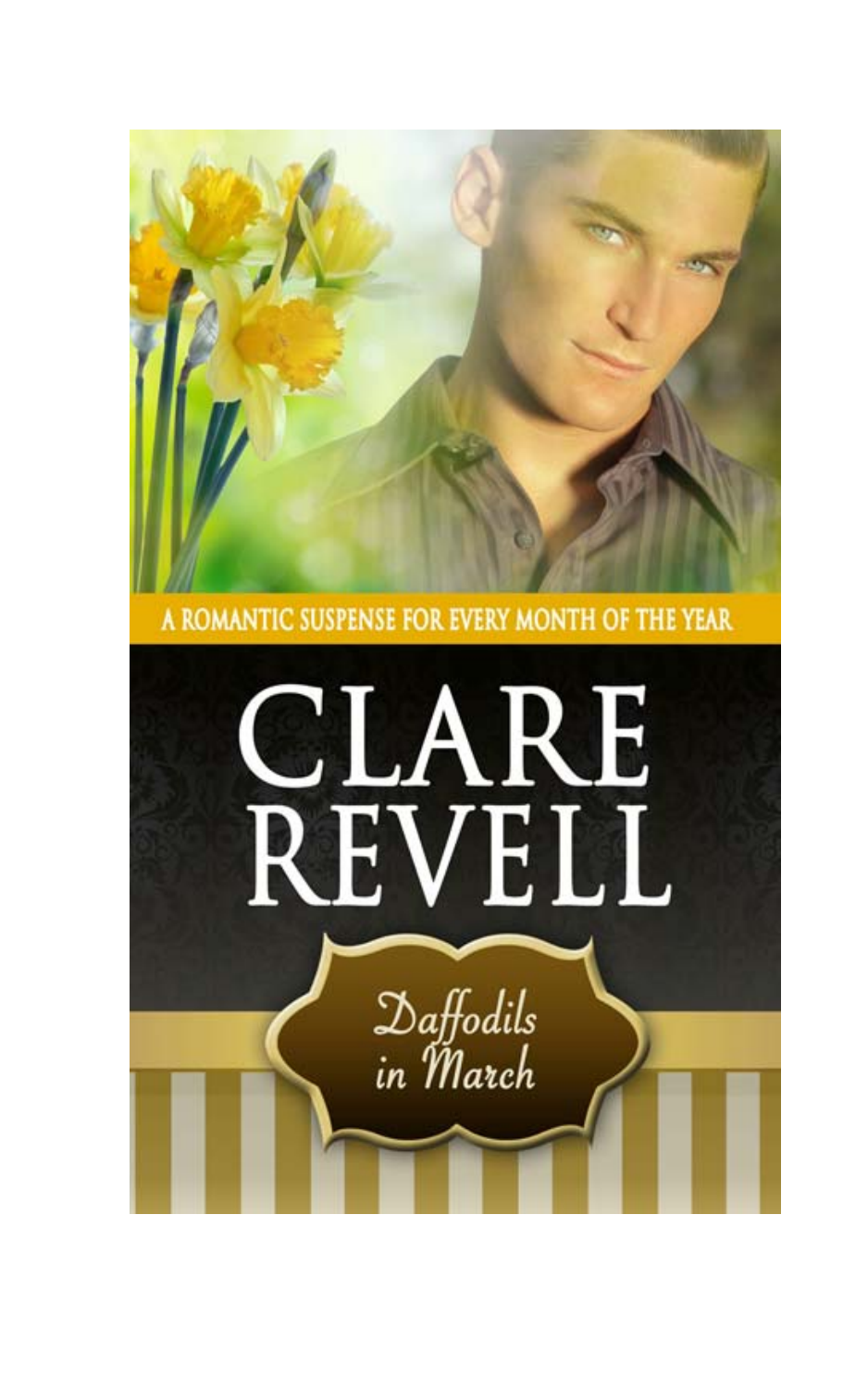# Daffodils in March

Clare Revell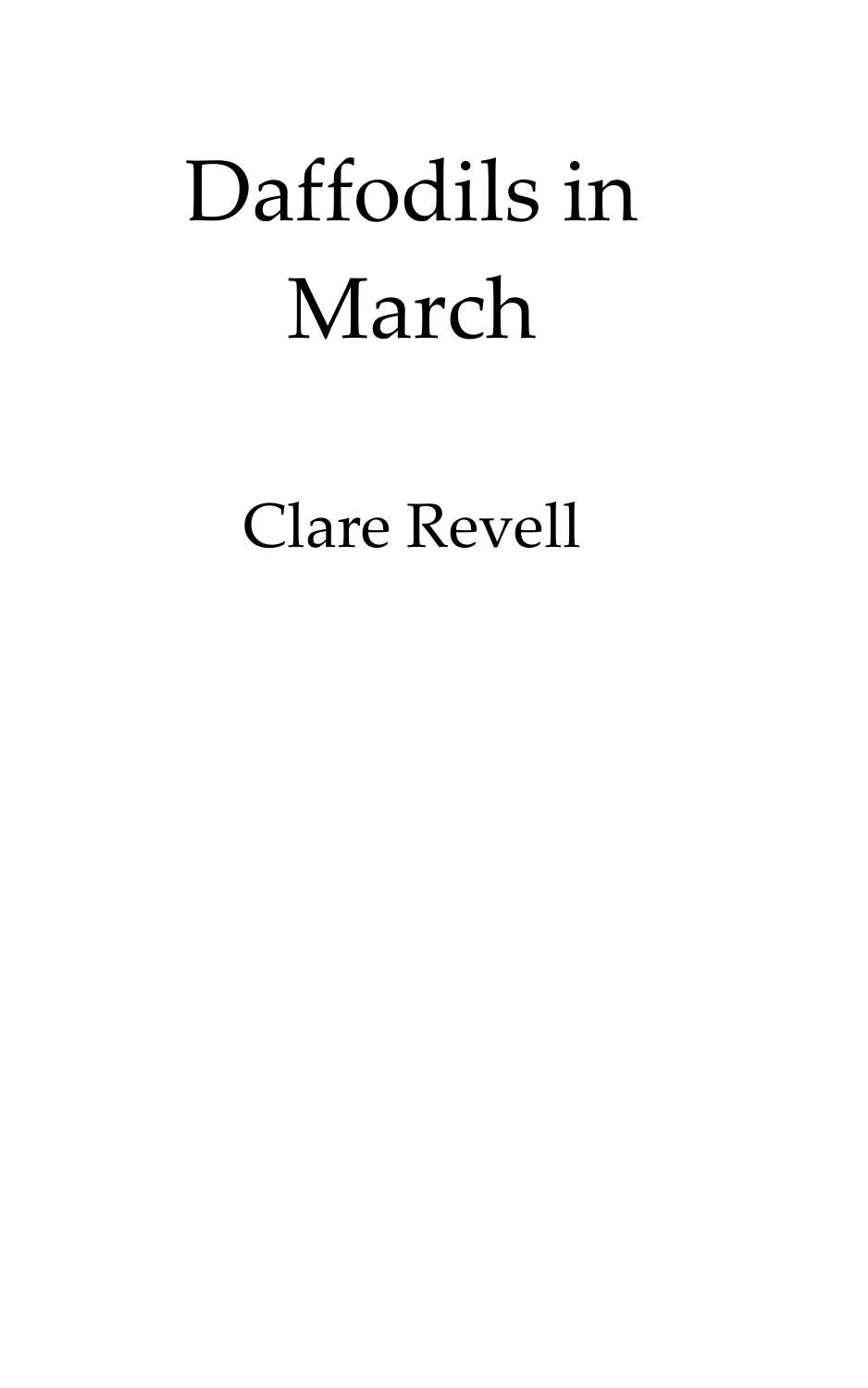This is a work of fiction. Names, characters, places, and incidents either are the product of the author's imagination or are used fictitiously, and any resemblance to actual persons living or dead, business establishments, events, or locales, is entirely coincidental.

#### **Daffodils in March**

#### **COPYRIGHT 2016 by Clare Revell**

All rights reserved. No part of this book may be used or reproduced in any manner whatsoever without written permission of the author or Pelican Ventures, LLC except in the case of brief quotations embodied in critical articles or reviews.

eBook editions are licensed for your personal enjoyment only. eBooks may not be re‐sold, copied or given to other people. If you would like to share an eBook edition, please purchase an additional copy for each person you share it with.

Contact Information: titleadmin@pelicanbookgroup.com

All scripture quotations, unless otherwise indicated, are taken from the Holy Bible, New International Version<sup>(R),</sup> NIV<sup>(R),</sup> Copyright 1973, 1978, 1984, 2011 by Biblica, Inc.™ Used by permission of Zondervan. All rights reserved worldwide. www.zondervan.com

Cover Art by *Nicola Martinez*

White Rose Publishing, a division of Pelican Ventures, LLC www.pelicanbookgroup.com PO Box 1738 \*Aztec, NM \* 87410

White Rose Publishing Circle and Rosebud logo is a trademark of Pelican Ventures, LLC

Publishing History First White Rose Edition, 2016 Electronic Edition ISBN 978‐1‐61116‐524‐1 **Published in the United States of America**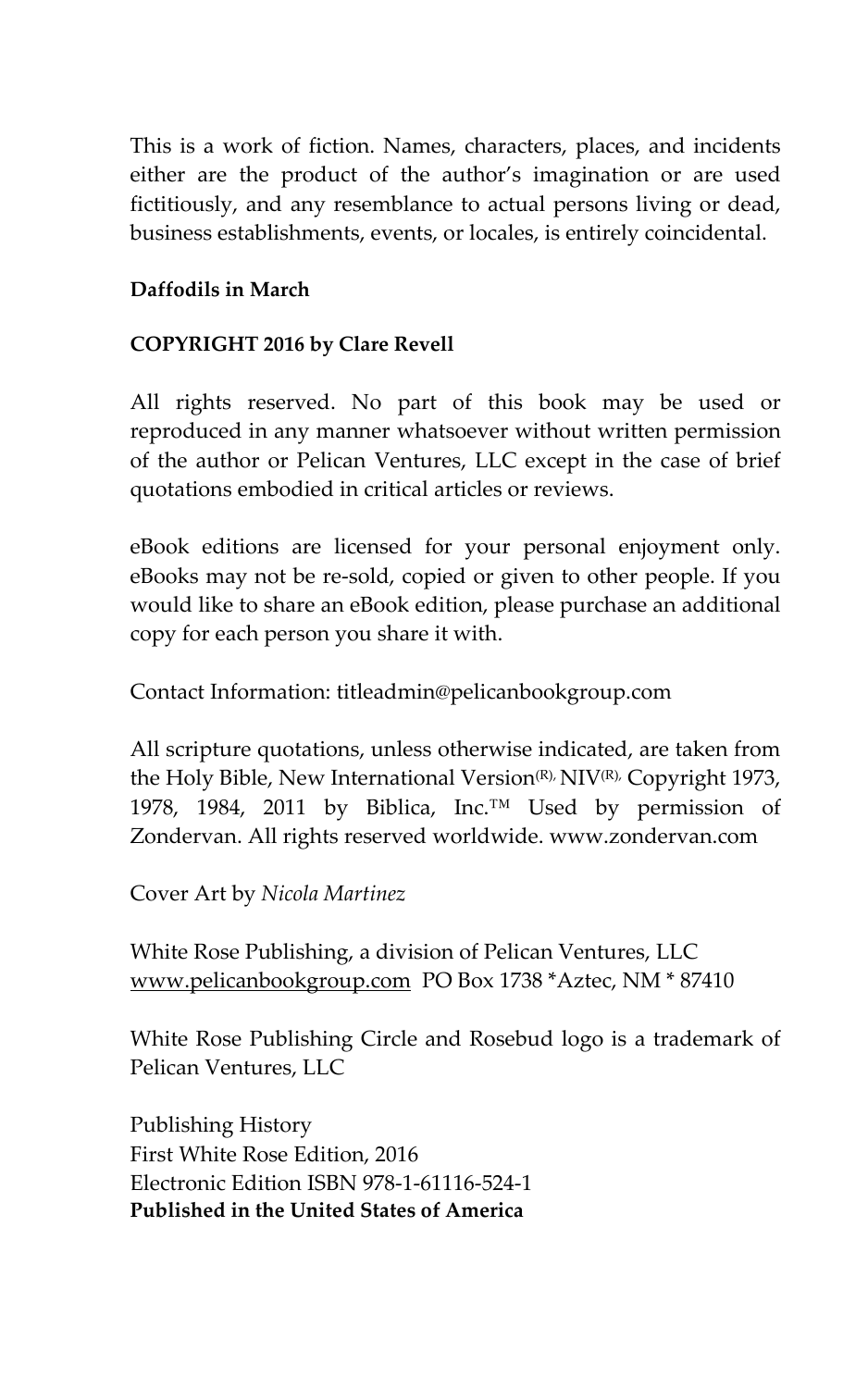Dedication

For Mum and Dad.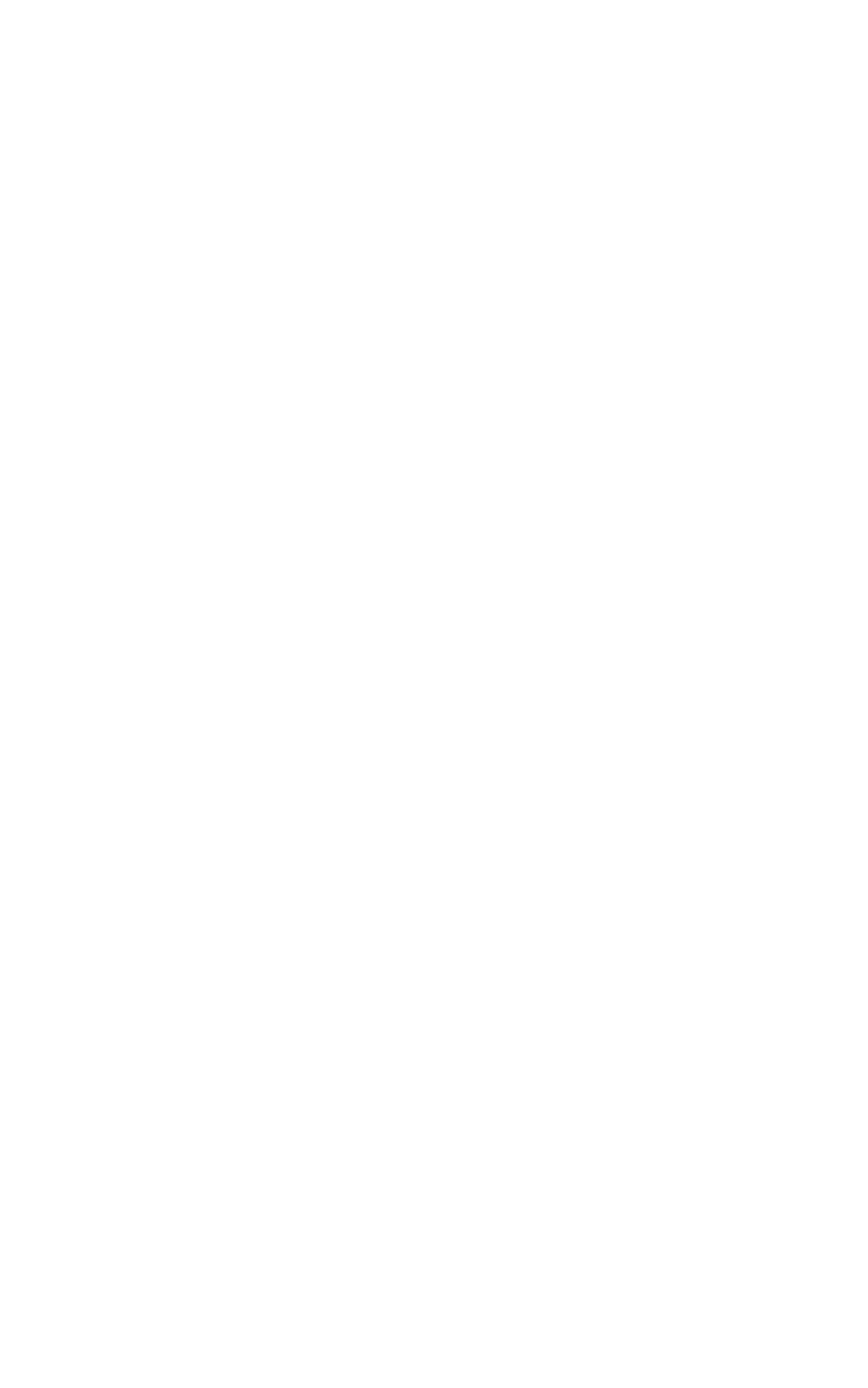#### Praise

### *Tuesdayʹs Child*

Clare Revell...puts the EEP in creepy! *Tuesday's Child* has it all -- deaf heroine, cop hero, orphaned child, and terrifying killer. This book kept me reading late into the night (with the doors locked and the brightest light on!). ~ B. Norris, Amazon review

## *Thursdays Child*

This is the best one yet. What a great story! Ms. Revell keeps you on the edge of your seat either emotionally or in suspense throughout the story. Every emotional tug between Jared and Niamh will pull at your heartstrings. Your heart will break for them, hoping she will recover fully and he can reclaim her heart.

The suspense, the mystery, the danger  $-$  it's all as hot as the worst fire he battles. You won't want to put this one down! Oh, and keep those tissues handy.  $\sim$ Donna B Snow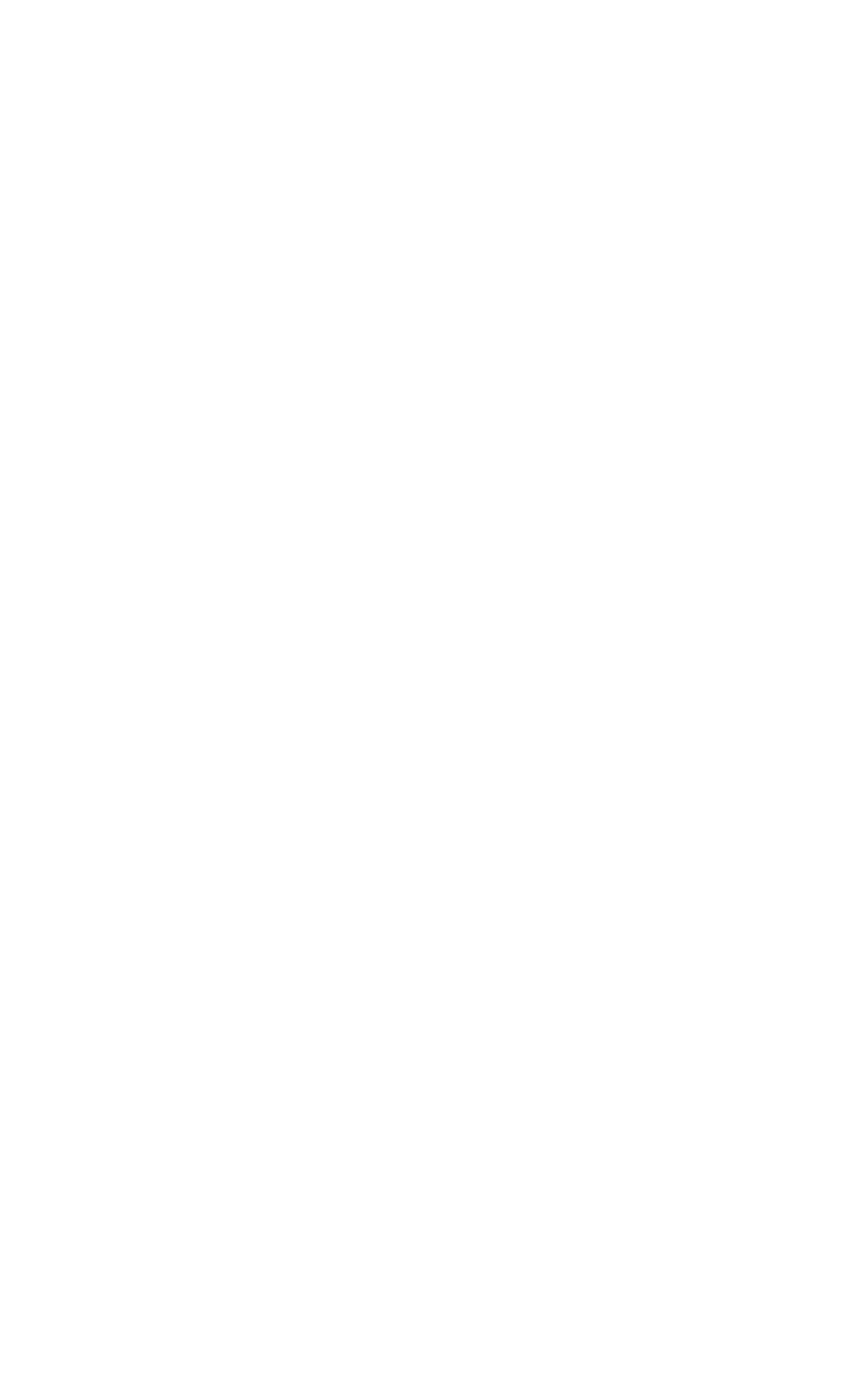Carnations in January shake the foundations, Violets in February are an aid to salvation, Daffodils in March bring betrayal and loss, Sweet peas in April consume all the dross, Lily of the Valley in May brings danger untold, Roses in June show hope in a heart filled with gold, Water lilies in July a town will submerge, Gladioli in August love from the ash will emerge, Forget‐me‐nots in September are on the front line of fear, Marigolds in October will test her career,

Chrysanthemums in November show the burden of choice,

Holly in December lets a broken family rejoice.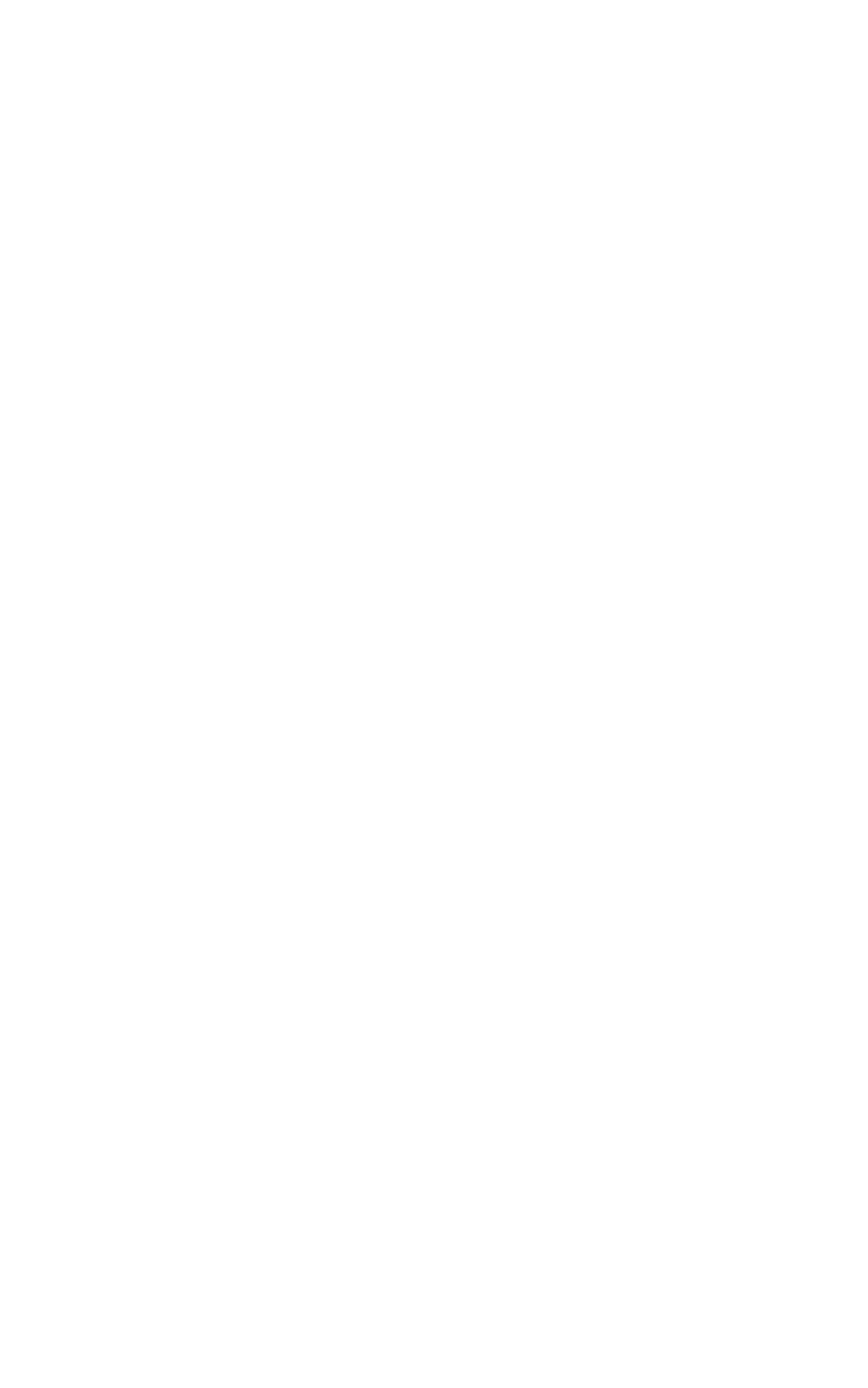**1**

## *Daffodils in March bring betrayal and loss*

*Know therefore that the Lord your God is God; He is the faithful God, keeping His covenant of love to a thousand generations of those who love Him and keep His commandments. Deuteronomy 7:9*

"I don't think so. Marc doesn't need a live‐in nanny." *Nor do I.* David Painter tossed the morning newspaper to the table and looked at his widowed sister in despair. He'd spent the best part of the last two years undercover, and the assignment was now starting to take its toll on every aspect of his life physical, mental, and spiritual. Rage filled him almost constantly these days. It threatened to surface once more. He flexed his fingers as he calmed the pressure cooker of his emotions, managing not to show his displeasure in any way other than his voice.

He prayed for help and reached for his coffee mug. Clenching it tightly, he refilled the cup, needing the extra caffeine to get through the day. Marc, his six‐ month‐old nephew, had kept him awake most of the night again. Being tired wasn't helping his reactions any.

Hanna Jameson, five years his junior, shook her head. "I need a nanny. The day nursery just isn't working out, and I have this conference in Manchester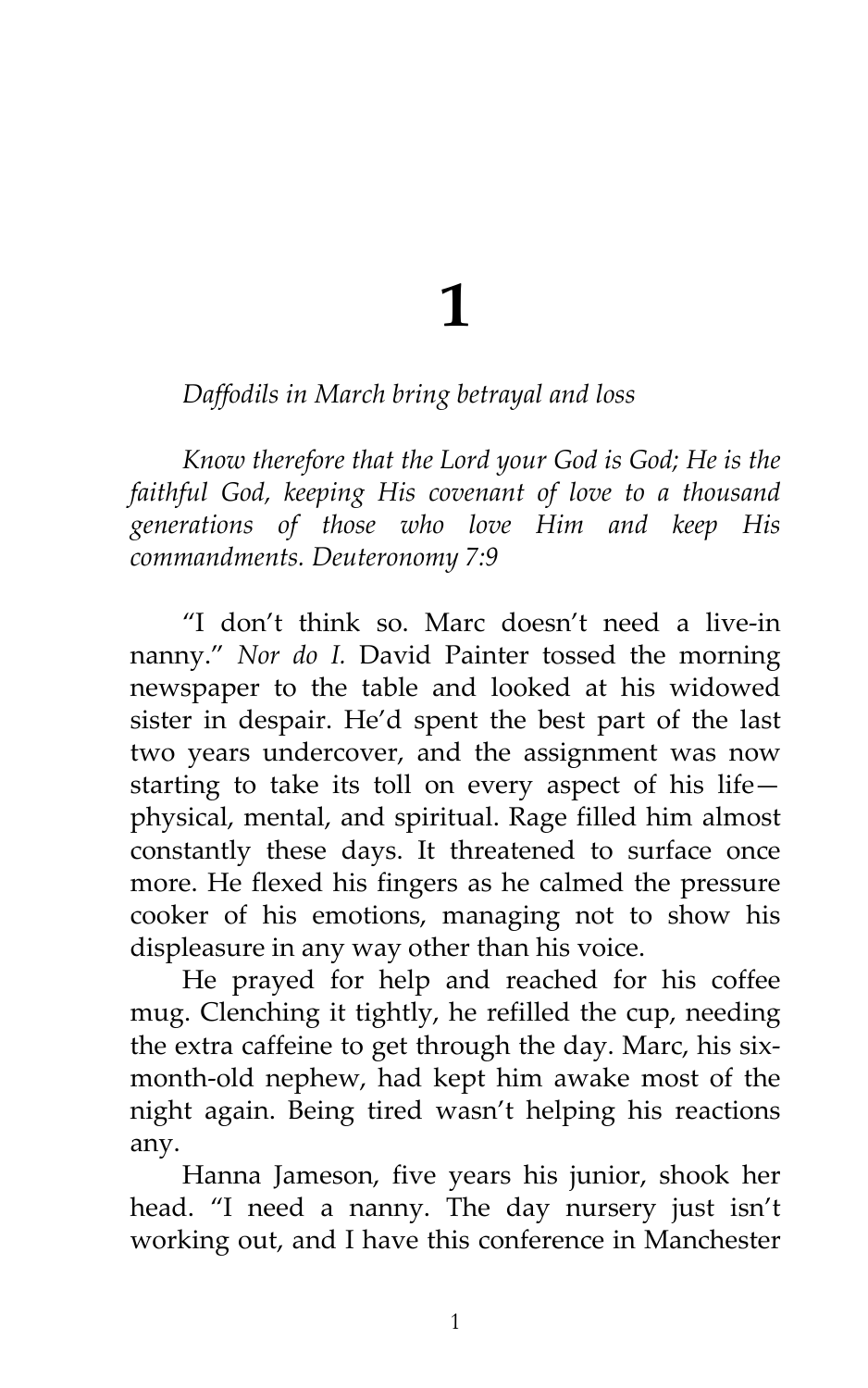for work coming up soon."

"So I'll drop Marc off at the nursery and pick him up in the evenings. I already do that for you some days anyway."

She shook her head. "You work all hours. I never know when you're going to be around in the evenings."

He pushed his hand through his hair. Did she think he couldn't manage a week with the baby? "I'll find a babysitter when I have to work, but there isn't much I can do with the hours being somewhat unpredictable at the moment."

"I never said your hours are at fault. It's the job you do that's the problem." Hanna's voice rose a little as the familiar argument began.

David grabbed up his bowl and spoon and strode to the sink, depositing the dishes in the basin. Turning on the tap, hot water sprayed everywhere, including over his new silk tie. He didn't want to get into this now. Better to concentrate on the first matter. "Why can't you hire someone to take Marc to daycare, or even better, simply do the babysitting when I need to go out?"

"Pay both a sitter and daycare? Yeah, like I can afford to do that." Hanna muttered. "Besides, I don't trust the staff at the daycare. He came home with another bruise on Friday. How much longer before something even worse happens?"

"He's starting to roll over and get mobile now. Kids get bruises all the time. You were notorious for that. If there was a wall or chair within a ten-mile radius, you'd crawl into it or fall of it." He brushed off her concerns, refusing to admit he had enough of his own on that score. He ignored the scowl she shot his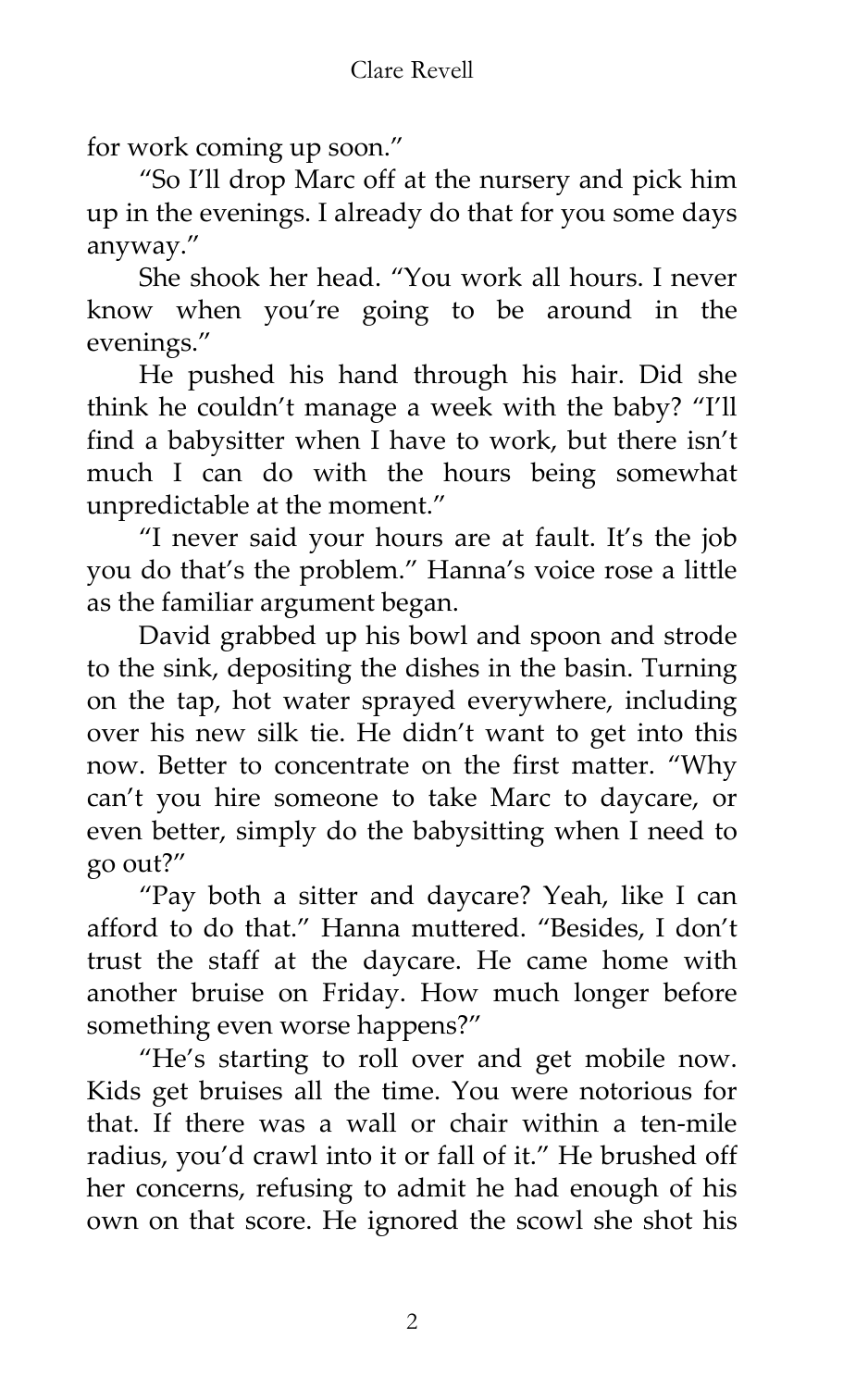way as well, deflecting it with his usual aplomb. "You are overprotective; you do realize that? Look, why don't you ask Eric's parents to have Marc for the week? I'm sure they'd jump at the chance. They dote on him and would love to spend more time with him probably spoil him rotten. In fact, why don't you go and live there? You know they want you to move in. Marie said as much when Eric died."

Hanna shook her head. "This is my home. I'd rather have someone look after him here in the house." She gave him the look he knew so well; the one she always used to get her "own way."

David groaned. "Han, you know how—" he paused trying to find the right word "—*delicate* things are right now."

"Your choices have made them *delicate*. I can't rely on you to help with Marc anymore and that's OK. Hence the *need* for a nanny. David, things will be fine. I'll ring the agency today and find someone. I've already written the letter giving the nursery notice. I'm going to hand it in this morning."

He turned his back on her. If only she knew the amount of hassle that nursery had caused him in the first instance, trying to get both it and the staff vetted without her knowledge. His fingers tweaked the flowers in the vase on the window sill—daffodils—on both kitchen and lounge window sills. Fortunately, the local florist, *Carnation Street*, was coming up trumps in that department.

He scanned the view from the window, taking note of which cars were parked where. Relief filled him when he only saw the same ones as always. "You'll have this nanny come in daily, I assume?"

"No, she can live in."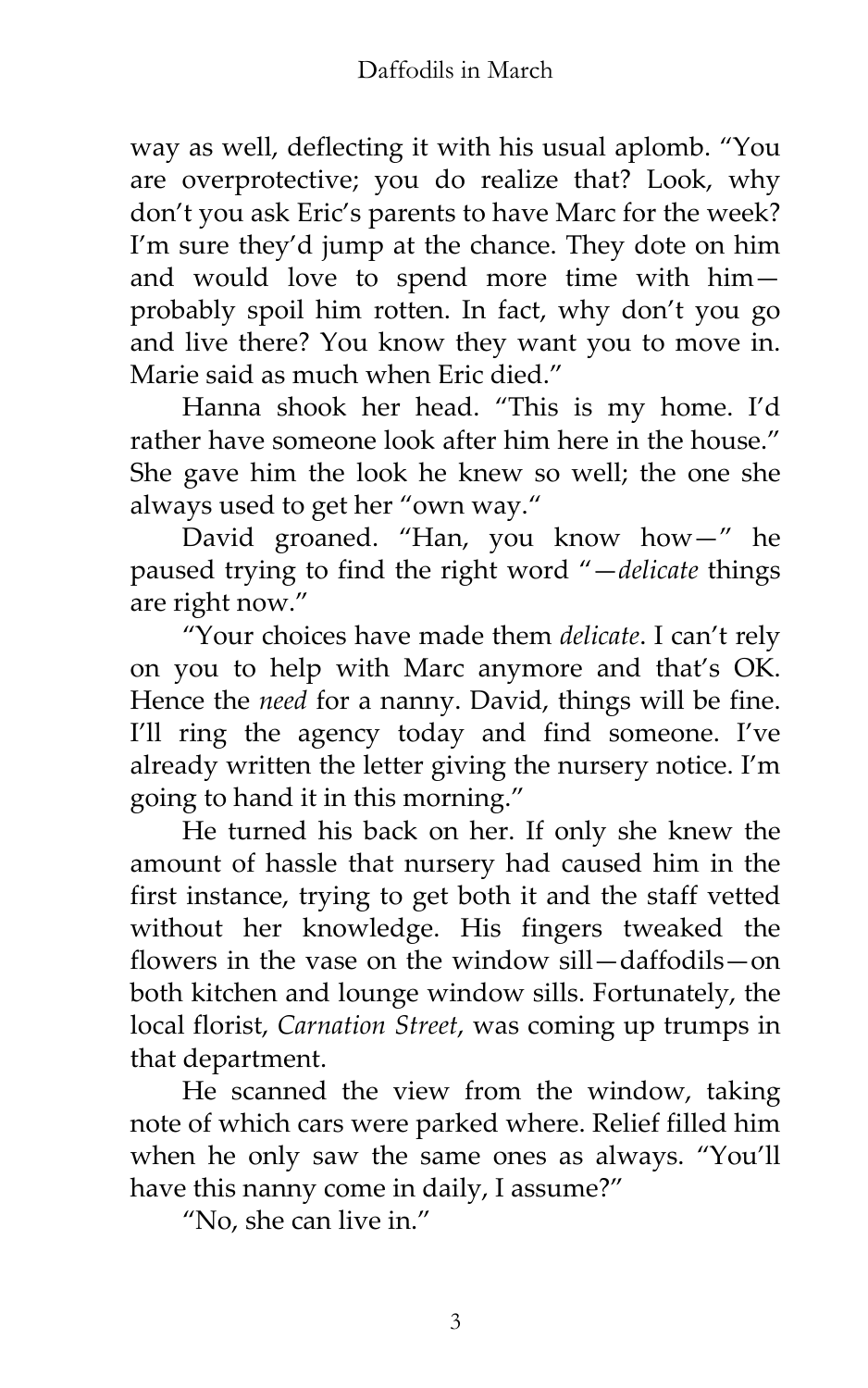"*No.* I will *not* have a stranger living in my house."

Hanna scowled. "It's not just *your house.* Dad left it to the both of us. Besides, at least that way if Marc is sick, I don't have to take time off to be with him. And it'll save you finding and paying a babysitter while I'm away. And if you need to leave at a moment's notice for work again, it won't matter. You can just go."

David sighed. "Staying in with the kids when they're sick is called being a parent."

She blinked hard. "Don't you think I know that? I have to work, especially now. My choices got taken away from me when Eric died. You think I *want* to live here, especially now?"

He pushed away from the counter as the baby cried over the monitor. "I have to go. I've a meeting at nine."

"Will you be in for dinner? I've got chicken out to defrost. I could make your favorite."

"I don't know what time I'll be finished. Save me some anyway, please." He kissed the top of her head. Since Eric's unexpected death, they'd never left on a cross word. "Have a good day, sis. Love you."

"Love you, too."

He slid into a leather jacket and headed out to the car. Slowly, he checked it. He knew every dent and scratch. He tapped the tires with the toe of his shoe, harder than he normally would. Then, he climbed inside the vehicle and slammed the door. He really should get it fixed so he didn't need to slam it, but as a morning session with the punch bag in the garage now crammed full of Hannah's furniture—was out of the question as a way to ease his frustration, slamming the car door would have to do.

He shoved the keys into the ignition and pushed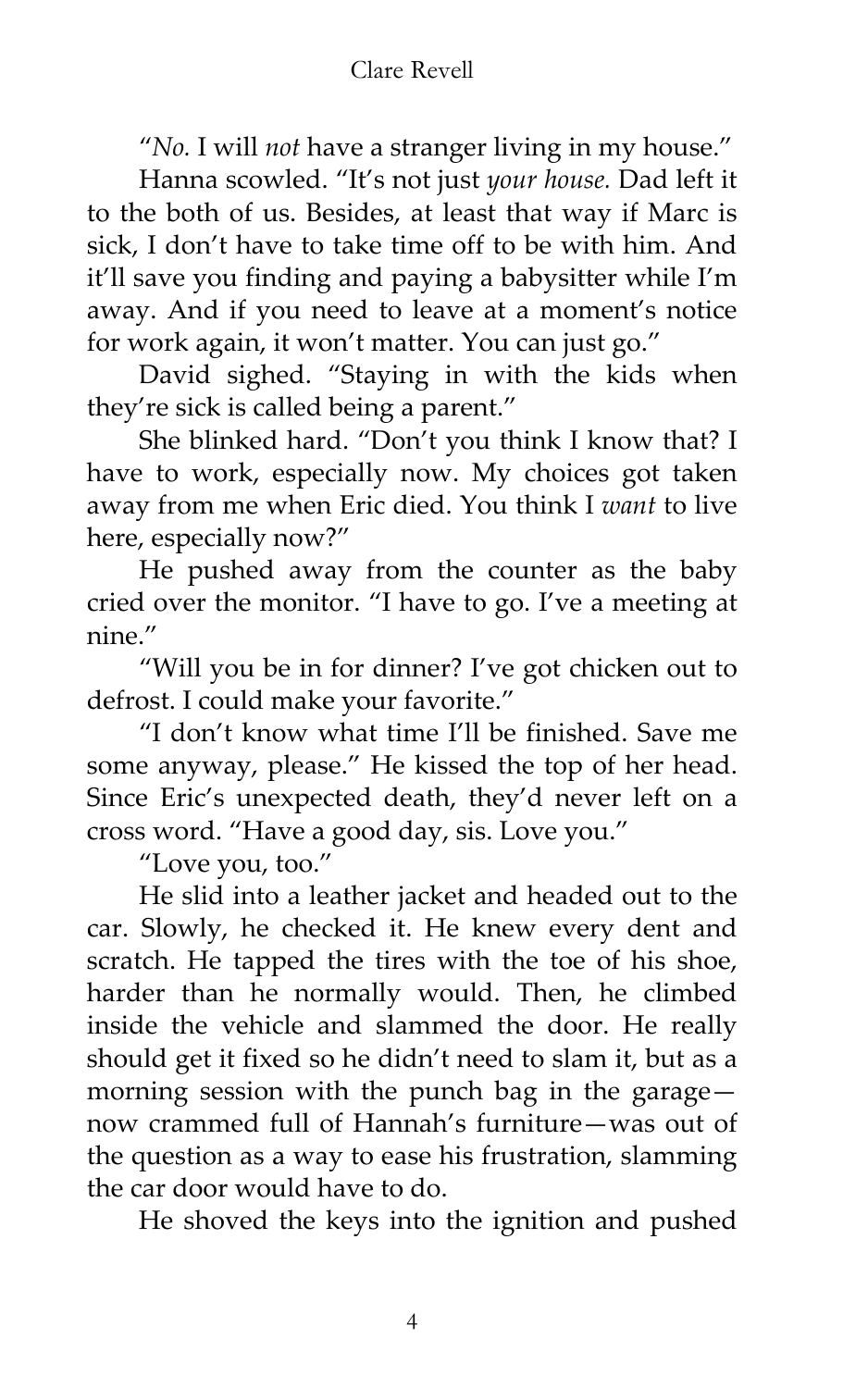back into the seat. If she hadn't been in the maternity wing of the hospital with dehydration, she and Marc would have been killed in the same accident that killed Eric.

After that, despite David's protests, she'd moved in with him, taking over her old room. But she didn't know how deep a mess he was in this time or how dangerous the people with whom he "worked" were. He took risks on a daily basis. And simply being around him put her and Marc in danger.

Now she wanted a nanny? Someone new coming in would upset the already delicate balance he had to string between work and home, and that was something his undercover status couldn't allow.

\*\*\*\*

Eden Jameson propped her chin on her hand. Tea steamed from the cup on the table. She studied the situations vacant column in the paper. The upbeat music in the background only served to make her mood worse, although she hadn't thought it was possible for her heart to ache any more than it already did.

In the café around her, cups clinked, conversations rose and fell, and life continued as normal. She drew a thick, black circle around another possibility. When she got up that morning, the sun was shining, spring was finally starting after a very long, cold winter, and everything had been normal, even down to the bus arriving five minutes late with standing room only as a result.

Then, she arrived at work to find movers packing up the house.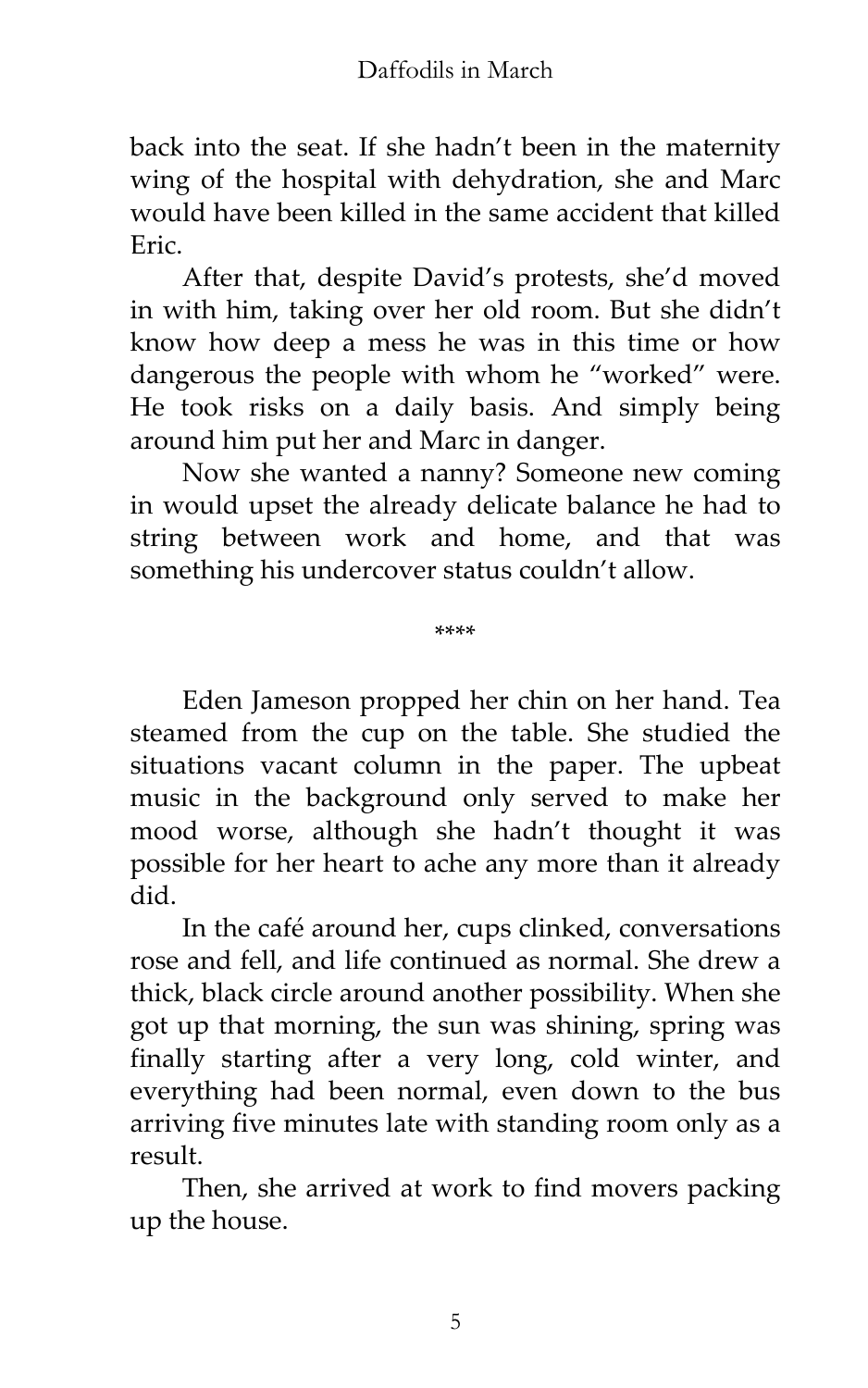#### Clare Revell

The family she worked for were moving—to Australia.

On Friday.

In. Five. Days.

Five very short days.

One hundred and eight hours to be exact.

*And they hadn't bothered to tell her.*

Incredibly hurt, Eden had been tempted to resign on the spot. But instead, out of a sense of duty, nothing more, she'd taken the eldest of her charges to school and now sat in the café job hunting while the twins, in highchairs, shredded cake and spilled juice over the trays.

Eden sipped her tea. There was no way she could find a new job in a week. It had taken long enough to get this one. But her employers had promised to give her a "glowing" reference.

The phone in her bag rang, and she pulled it out. She didn't bother to check the screen. It didn't really matter who it was. "Hello?"

"Hey, Eden, it's Hanna. How are you?"

Eden forced a cheerful smile into her voice. Hanna was her best friend and sister‐in‐law. Between Eric's death and David's issues, Hanna had enough problems of her own without Eden venting her woes as well. "I'm fine. How are you?"

"I'm doing OK. Wish Marc would sleep all night, but, you know, maybe one day. Like when he's twenty."

"And then it'll be you up all night wondering where he is, what he's doing, and whether or not he remembered his front door key."

Hanna laughed. "Probably, yeah."

"In all seriousness, is he still not going through the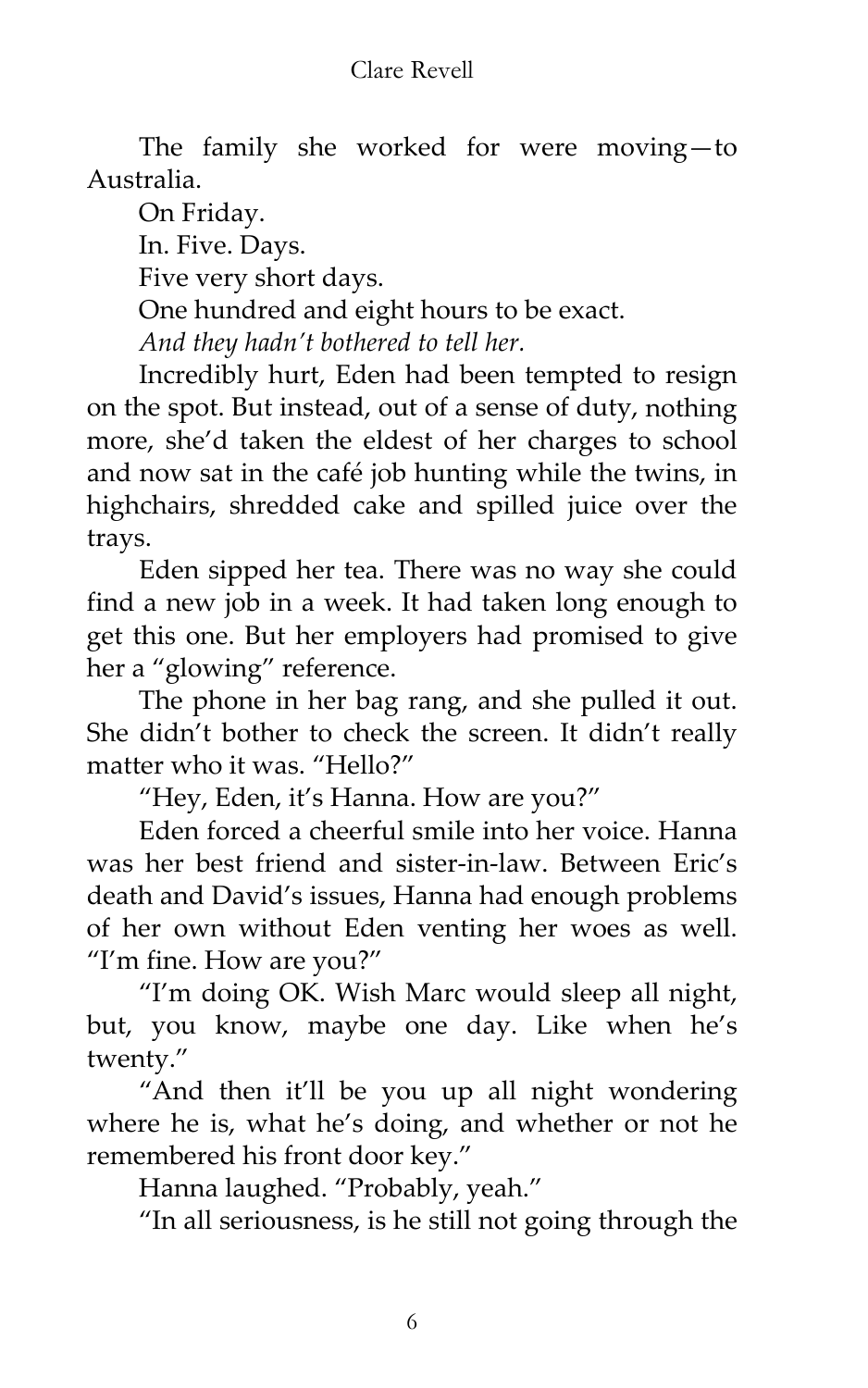night at six months?"

"No. Anyway, the reason I'm calling, I need the number of a nanny agency. Are you registered with one?"

"I wish." She looked down at the paper, glancing down the list of advertisements. "Tinies is meant to be one of the best around." She took a breath and tried to speak as nonchalantly as she could. "I'm actually planning to register with them later today, I can check them out if you'd like."

"OK, thanks." Hanna paused. "Wait a second. You're doing *what* with them?"

"Nothing. Hold on." Eden sighed. "Rupert, no…" She grabbed a handful of serviettes and wiped the food a giggling Rupert had thrown at her. *Et tu, Brute?*

"Don't give me that." Hanna's tinny voice took on a reprimanding tone. "I can tell when you're upset."

"You've known me too long." Eden sat back in her seat, watching the twins.

"First day of school and ever since. So, talk to me."

"The Fishers are moving on Friday. To Australia."

"Oh." Shock resonated down the phone. "Why didn't you tell me? We could have arranged a goodbye party or something for you."

"I didn't know about it, OK?" Tears she'd been fighting since she found out spilled and fell. "As of Friday, I'm out of a job. So I'm sitting here, looking at the paper, trying to find a new job for Monday."

Hanna squealed.

*Hanna was…happy?*

"That's perfect. I've just had the most brilliant idea."

Eden rubbed her sleeve over her eyes. Shocked and trying to work out Hanna's meaning. There was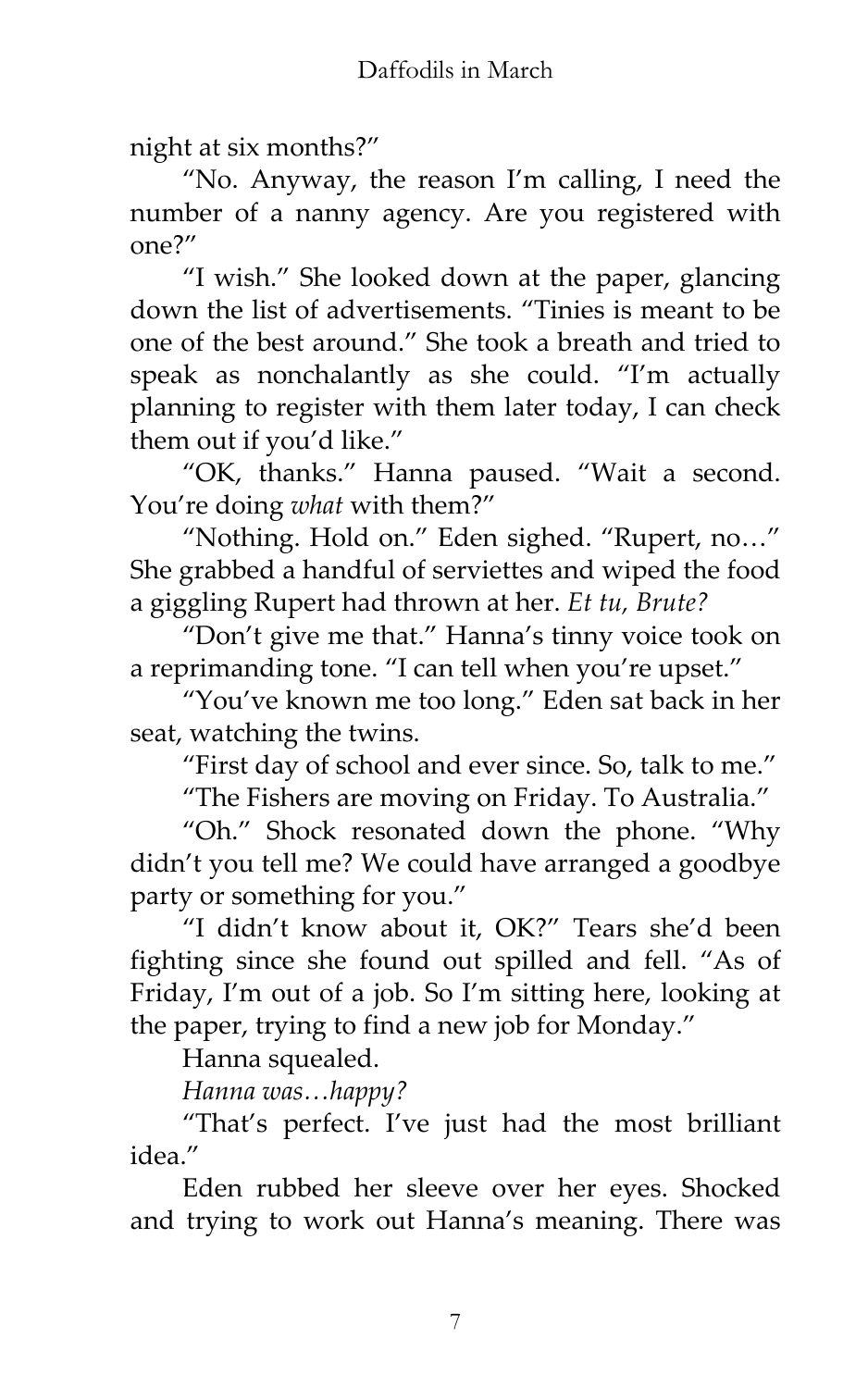nothing perfect about her being jobless. And in today's climate she'd stay that way for months. "What?"

"You're a nanny. I need a nanny—one starting on Monday as it happens."

She did a double take. "You need a *what*?"

"The nursery isn't working out, so I want a nanny for Marc. And you'd be perfect."

"Hector, don't throw things." Eden bent down and picked up the sippy cup and set it on the table with a sigh. "Han, can I call you back once I've managed to get the twins asleep? I've been asked to stay out of the house today so they can pack."

"Nope, I have a better plan." Hanna, as always once she had an idea, was like a dog with a stick, refusing to let go. "Come over tonight after work, and we'll talk about it more. Call it an interview."

"Interview? I haven't even applied for the job, yet."

"Please, Eden. It'll solve all our problems in one go. We can discuss terms, money and so on. Come over about seven. Marc should be down by then."

"OK, see you at seven." Eden slid the phone back into her bag and turned to clear up the mess the twins had made.

Work for Hanna? It would be an answer to the constant prayers she'd been sending up for the past several hours.

\*\*\*\*

Eden took the tea cup from Hanna. "Thank you." She settled back into the couch. "So why change your mind about the day nursery? I thought he'd settled there now."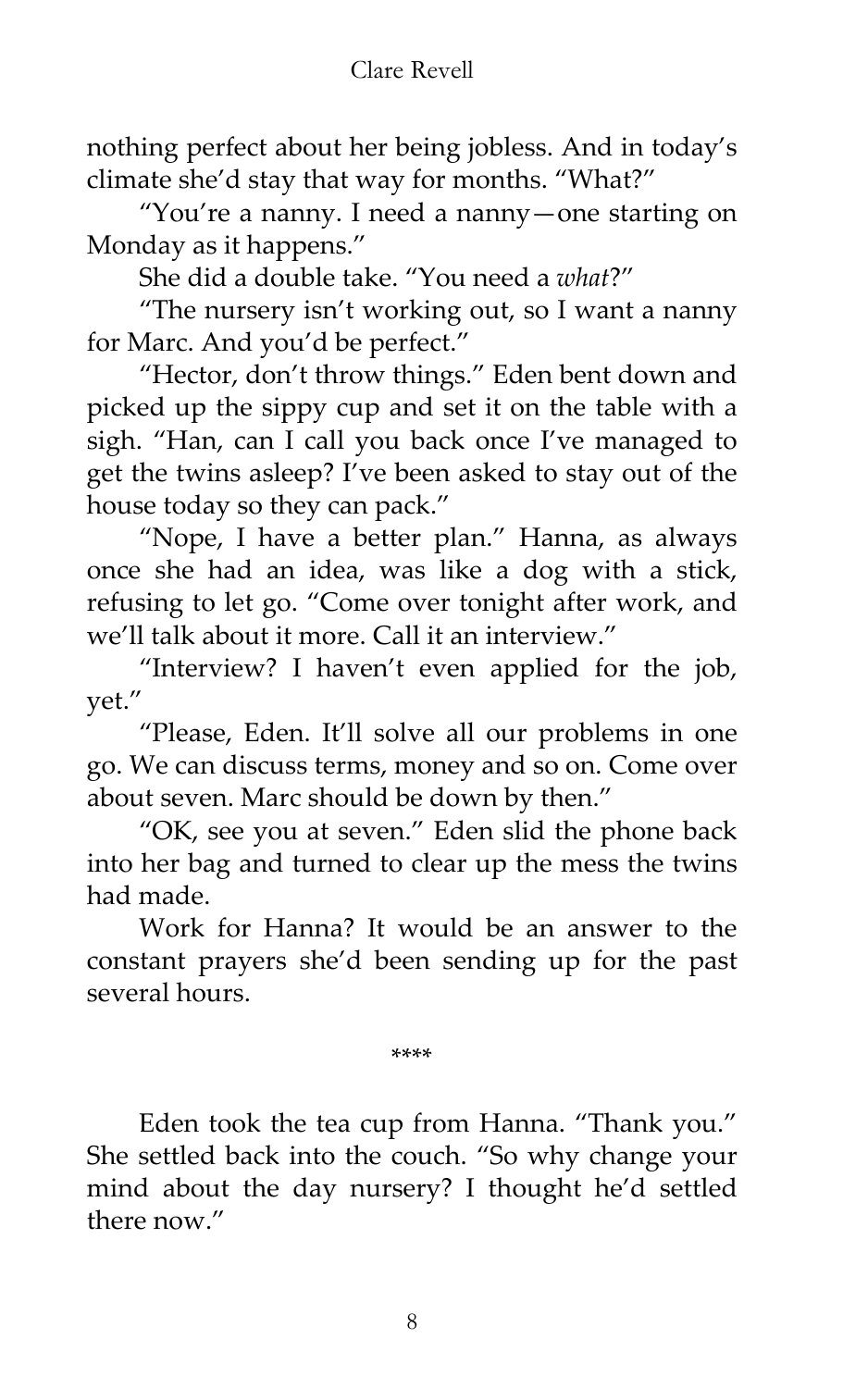"He has, but it's not working out time wise. I have this conference to go to the week after next in Manchester. I'll be away a whole week. So you being made redundant is providential. I need a nanny from Monday, which is the exact day you need a job for. God's timing is as perfect as ever."

Eden shifted on her chair. "Why can't David take Marc to nursery and pick him up?"

"His hours are even more, um, erratic than mine at the moment—hence he's still not home. Sometimes he's underfoot, others he's out all the time or gone for days."

Curiosity piqued. David had always been so reliable and his timekeeping impeccable. What could have changed? "What does he do?"

Hanna rolled her eyes. "All sorts of stuff. None of which he likes to talk about. He's gotten really secretive about work the last few months. Anyway, I thought a nanny would be easier in the long term. Especially as I have to work now. I'd love to be a 'stay at home' mum. You know that was the original plan, but nothing ever works out the way we intend."

"Tell me about it. I'd thought the Fisher's would need me for at least another five years. More if they had another baby. I still can't believe they didn't even mention the move in passing."

Hanna nodded in consolation as Marc's cries echoed over the baby monitor. "Here we go again. That child is seriously allergic to bed time. Which, by the way, is still my favorite time of the day."

"Can I go?" Eden put her cup down on the coffee table.

"Be my guest. He shares my room as he's still waking at night."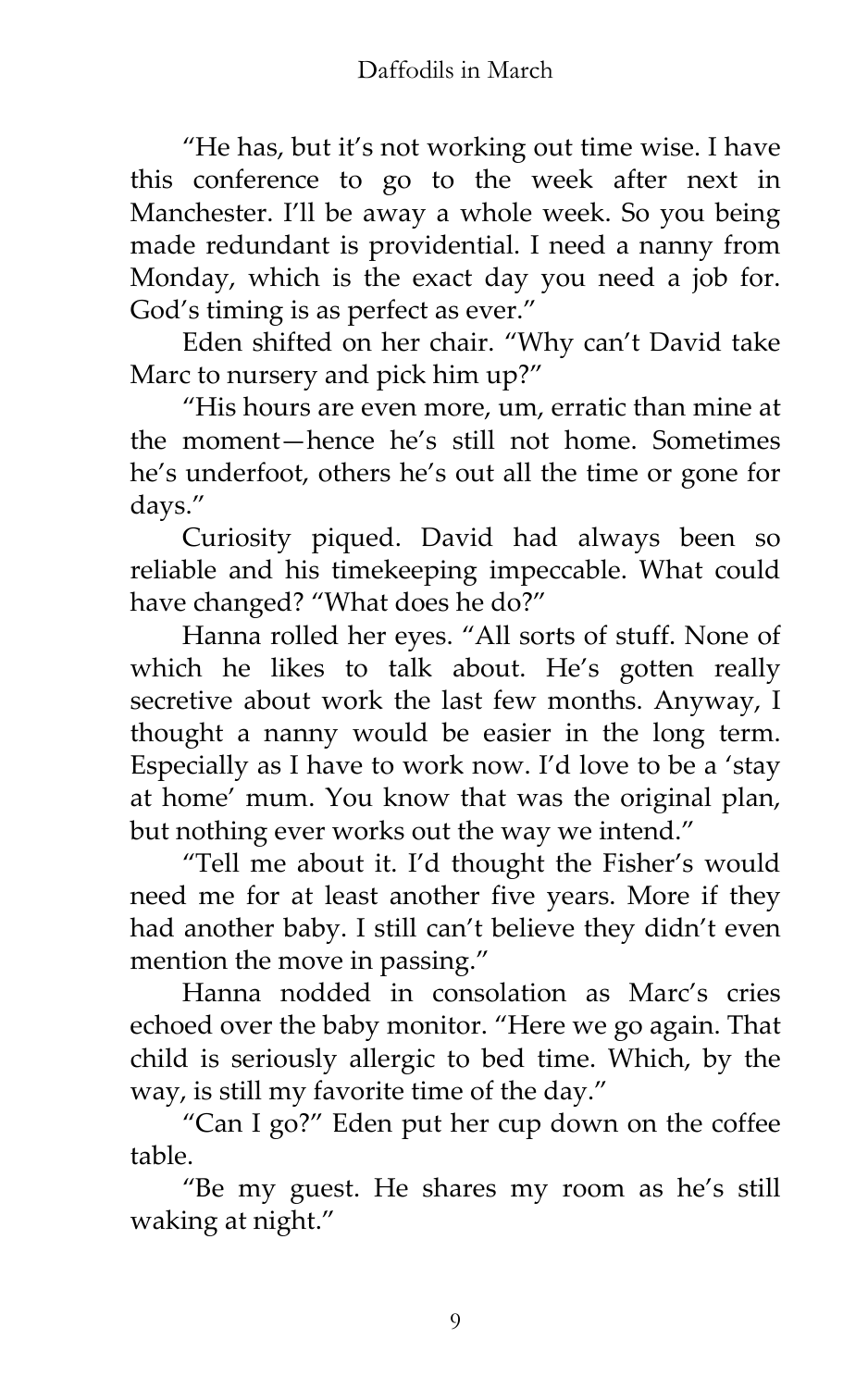Eden stood and took the stairs two at a time. She pushed open the door. The room hadn't changed much since they were kids and played up here. It was still pink. She crossed to the crib and picked up the baby. "Hey, what's up little man?"

She held him gently, rocking him, stroking his face. "Why so much noise from one little person, Marc? Do you need changing? No?" She moved him to her shoulder and smiled as he burped. "So, that's the problem."

Eden sang quietly, and Marc drifted back to sleep. Maybe looking after him wouldn't be so bad. Just for a couple of weeks until Hanna's work thing was done. Then she'd review things. After she laid Marc on his side and covered him, she tiptoed from the room, and quietly closed the door.

Eden made her way downstairs, and paused as hushed voices drifted up from the kitchen to meet her.

"Hanna, I can't have someone else, another woman, in the house. How many times do I have to say this?"

"Am I one woman too many?"

"That's not what I meant—" David's voice rose. "—and you know it."

Eden reached the foot of the stairs. She didn't want to listen, yet fancied interrupting them even less. Caught between the metaphorical devil and the deep blue sea, she stood in the hallway, the conversation ringing in her ears and burning in her stomach.

"Well, it's tough, David. Eden's my friend as well as being Marc's aunt. Therefore she's not only a qualified nanny; she's family and the ideal solution. I don't see what your problem with her is. You two got on well enough once."